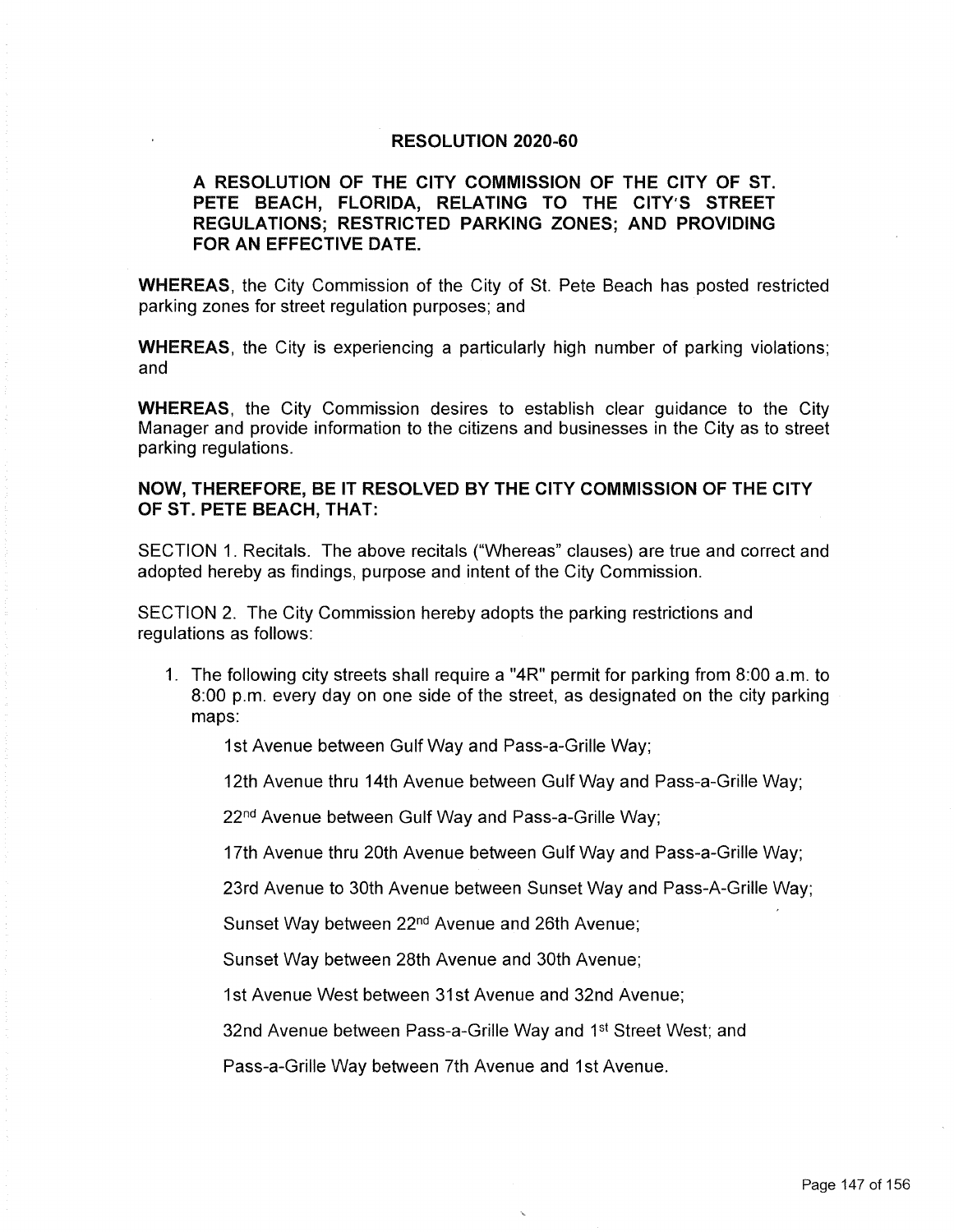2. The following city streets shall require a "4R" permit for parking from 8:00 a.m. to 8:00 p.m. every day on each side of the street, as designated on the city parking maps:

2nd Avenue to 5th Avenue between Pass-a-Grille Way and Gulf Way;

3. The following city streets shall require a "4R" permit for parking at any time every day on one side of the street, as designated on the city parking maps:

10th Avenue between Gulf Way and the alley before Pass-a-Grille Way;

11th Avenue between Gulf Way and Pass-a-Grille Way;

21st Avenue between Gulf Way and Pass-a-Grille Way;

4. The following city streets shall require a "4R" permit for parking at any time every day on each side of the street, as designated on the city parking maps:

6th Avenue between Gulf Way and Pass-a-Grille Way; and

7th Avenue between Gulf Way and Pass-a-Grille Way.

5. The following city streets shall require a "3R-B" or "B" permit for parking at any time every day on each side of the street, as designated on the city parking maps:

42nd Avenue between Belle Vista Drive and Poinsettia Drive; and

43rd Avenue between Belle Vista Drive and Moody Street.

6. The following city streets shall require a "B" or "2R-U" permit for parking from 8:00 a.m. to 8:00 p.m. every day on one side of the street, as designated on the city parking maps:

18 parking spaces on the west side of Beach Plaza between 70th Avenue and 71st Avenue.

7. The following city streets shall require a "2R-U" permit for parking from 8:00 a.m. to 8:00 p.m. every day on one side of the street, as designated on the city parking maps:

the north side of 67th Avenue between Beach Plaza and Sunset Way; and

70th Avenue between Sunset Way to Beach Plaza; and

8. The following city streets shall require a "2R-U" permit for parking from 8:00 a.m. to 8:00 p.m. every day on each side of the street, as designated on the city parking maps:

68th Avenue and 69th Avenue between Beach Plaza and Sunset Way

70th Avenue between Gulf Boulevard to Sunset Way; and

9. Parking in the locations designated on the following city streets shall be limited to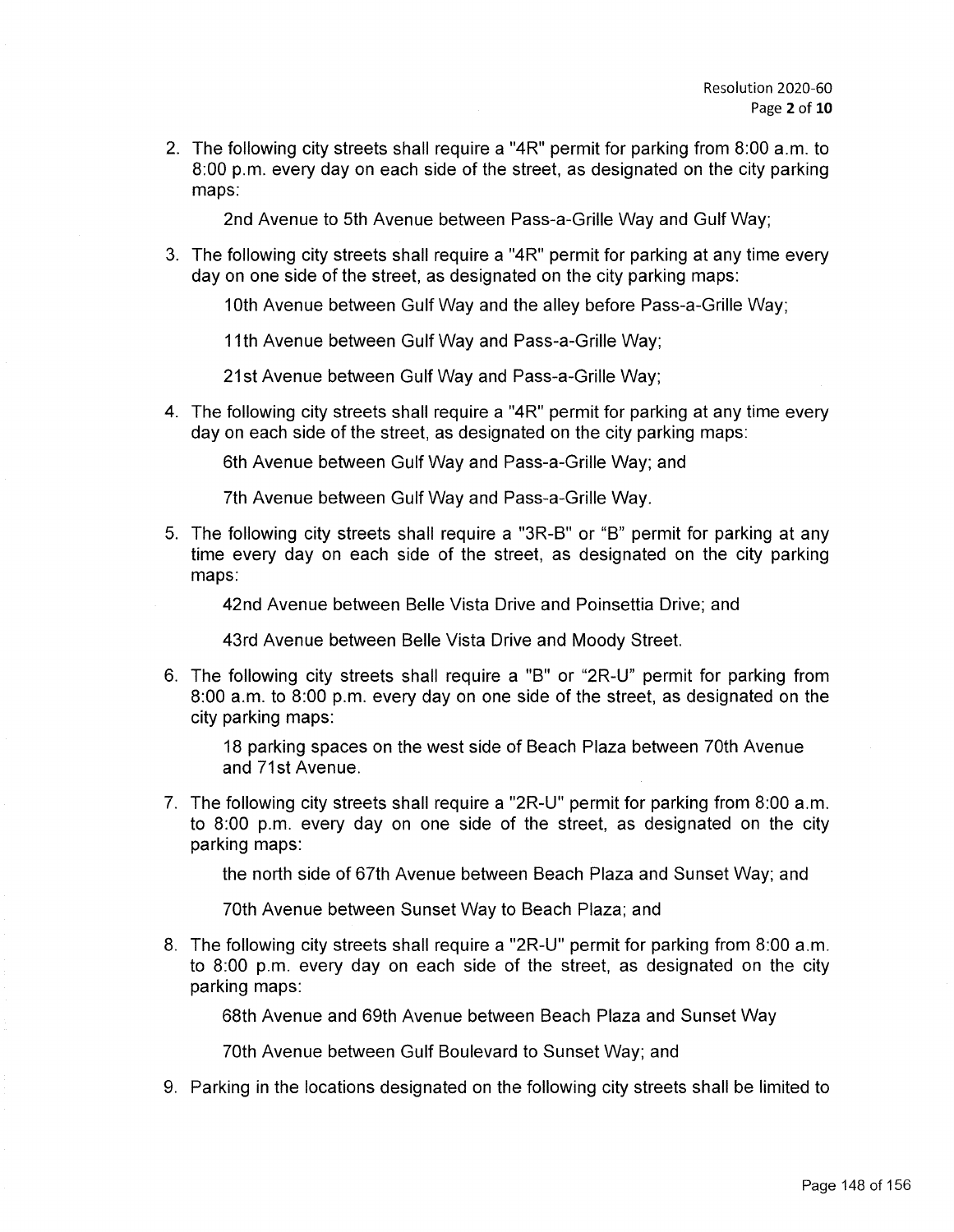30 minutes, as designated on the city parking maps:

3 parking spaces on the west side Pass-a-Grille Way south from 9th Avenue;

3 parking spaces on the north side of 10th Avenue west from Pass-a-Grille Way;

1 parking space on the east side of the 800 block of Gulf Way;

1 parking space on the east side of 1300 block of Gulf Way;

1 parking space on the south side of 26th Avenue west of Pass-a-Grille Way;

10. Parking on each side of the following city street shall be limited to three hours, between the hours of 8:00 a.m. and 6:00 p.m. every day, as designated on the city parking maps:

8th Avenue between Gulf Way and Pass-a-Grille Way. Vehicles displaying a valid "4R" Permit are exempt from the limit of three hours.

9th Avenue between Gulf Way and Pass-a-Grille Way. Vehicles displaying a valid "4R" or "4B" Permit are exempt from the limit of three hours. Meter payment is required.

- 11. Parking in the main Don Vista Center parking lot and the 15 spaces in the front shall be prohibited unless an event is scheduled by the city at the Don Vista Center or a permit is provided.
- 12. Parking on the west side of Gulf Way between 9th Avenue and 10th Avenue shall be limited to employees of the public concession stand at the beach.
- 13. Parking on one side of the following city streets shall be prohibited at any time, as designated on the city parking maps:

1st Avenue between Gulf Way and Pass-A-Grille Way;

10th Avenue to 22nd Avenue between Gulf Way and Pass-A-Grille Way;

23rd Avenue to 30th Avenue between Sunset Way and Pass-A-Grille Way;

32nd Avenue between 1st Street West and Pass-A-Grille Way;

El Centro at the Don Vista Center;

14th Avenue to 20th Avenue between Pass-A-Grille Way and the east end;

West Maritana Drive between Alhambra Street and South Maritana Drive;

South Maritana Drive between West Maritana Drive and Granada Street, including East Maritana;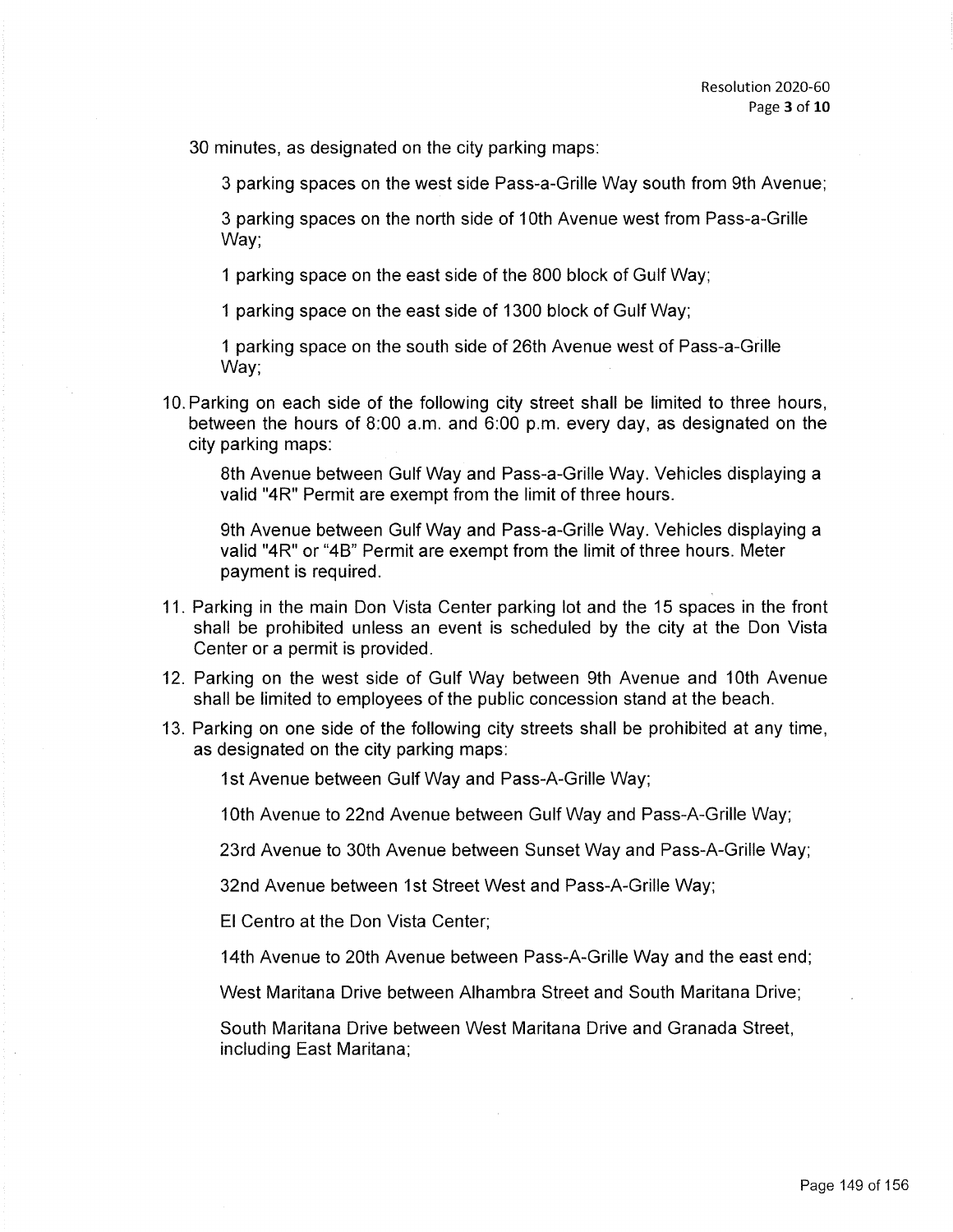Alhambra Street between West Maritana and West Debazan Avenue; West Debazan Avenue between East Debazan and South Maritana; Debazan Avenue between Casablanca and Alhambra Street; East Debazan between Alhambra Street and South Debazan Avenue; Alfonzo Street between West Maritana Drive and West Debazan Avenue; Granada Street between East Debazan Avenue and East Maritana Drive; Barcelona Street between Debazan Avenue and East Maritana Drive; Don Jose Street between South Debazan Avenue and South Maritana; South Debazan Avene between West Debazan Avenue and East Debazan Avenue;

Casablanca Avenue between 37th Avenue and Pinellas Bayway; Casablanca Avenue between Pinellas Bayway and West Maritana Drive East Maritana Drive between 37th Avenue and Pinellas Bayway; 36th Avenue between El Centro and East Maritana Drive; 37th Avenue between Gulf Boulevard and West of El Centro Cabrillo Avenue between West Maritana Drive and Gulf Boulevard 41 st Avenue between Belle Vista Drive east to Poinsettia Drive; Lido Drive between 1st Street East and 2nd Street East 49th Avenue;

51 st Avenue between Gulf Boulevard and the beach; 51 st Avenue between Gulf Boulevard and the east end; 55th Avenue between Aloha Drive to North of Pali Way; 58th Avenue between Gulf Boulevard and 2nd Street East; 64th Avenue between Gulf Winds Drive and 430 64th Avenue; Gulf Winds Drive between 2nd St. East and 71st Avenue; 64th Avenue to 67th Avenue between Sunset Way and Gulf Boulevard; 71<sup>st</sup> Avenue between Beach Plaza and Coquina Way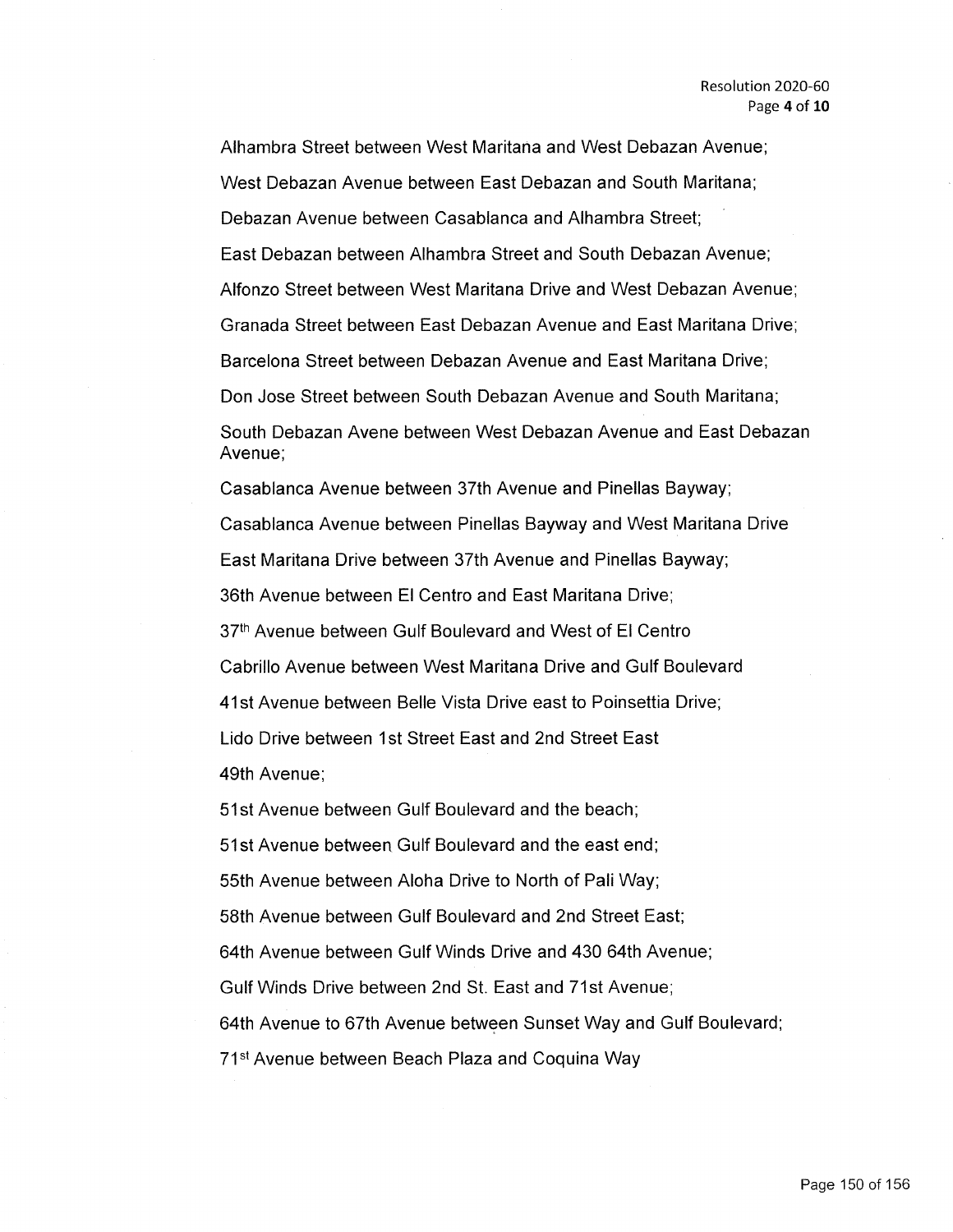72nd Avenue between Sunset Way and Gulf Boulevard;

Sunset Way between 22nd Avenue and 26th Avenue;

Sunset Way between 28th Avenue and 30th Avenue;

Sunset Way between 64th Avenue and 67th Avenue;

Sunset Way between 68th Avenue and 70th Avenue;

Sunset Way between 71<sup>st</sup> Avenue and Corey Avenue;

1st Street West between 31st Avenue and 32nd Avenue; and

1st Palm Point Street between 64<sup>th</sup> Avenue and 6422 1st Palm Point

78th Avenue to 87th Avenue between Blind Pass Road and Boca Ciega Drive; and Corey Circle.

14. Parking on each side of the following city streets shall be prohibited at any time, as designated on the city parking maps:

Pass-A-Grille Way between 13th Avenue and 32nd Avenue;

30th Avenue between Sunset Way and the beach;

31st Avenue between Sunset Way and Pass-A-Grille Way;

Sunset Way between 26th Avenue and 28th Avenue

2nd Street West;

Cabrillo Avenue West of Gulf Boulevard;

West Maritana Drive between Casablanca Avenue and Alhambra Street;

37th Avenue between Gulf Blvd. and East Maritana Drive;

El Centro between 37th Avenue and 35th Avenue

Belle Vista Drive between 44th Avenue and Belle Vista Drive East;

44th Avenue between Gulf Boulevard and Moody Street;

45th Avenue between Gulf Boulevard and 2nd Street East;

46th Avenue between Gulf Boulevard and Mirabella Court;

46<sup>th</sup> Avenue between Plaza Way and Boca Ciega Isle Drive;

Punta Vista Drive;

Boca Ciega Isle Drive between Plaza Way and 520 Boca Ciega Isle Drive;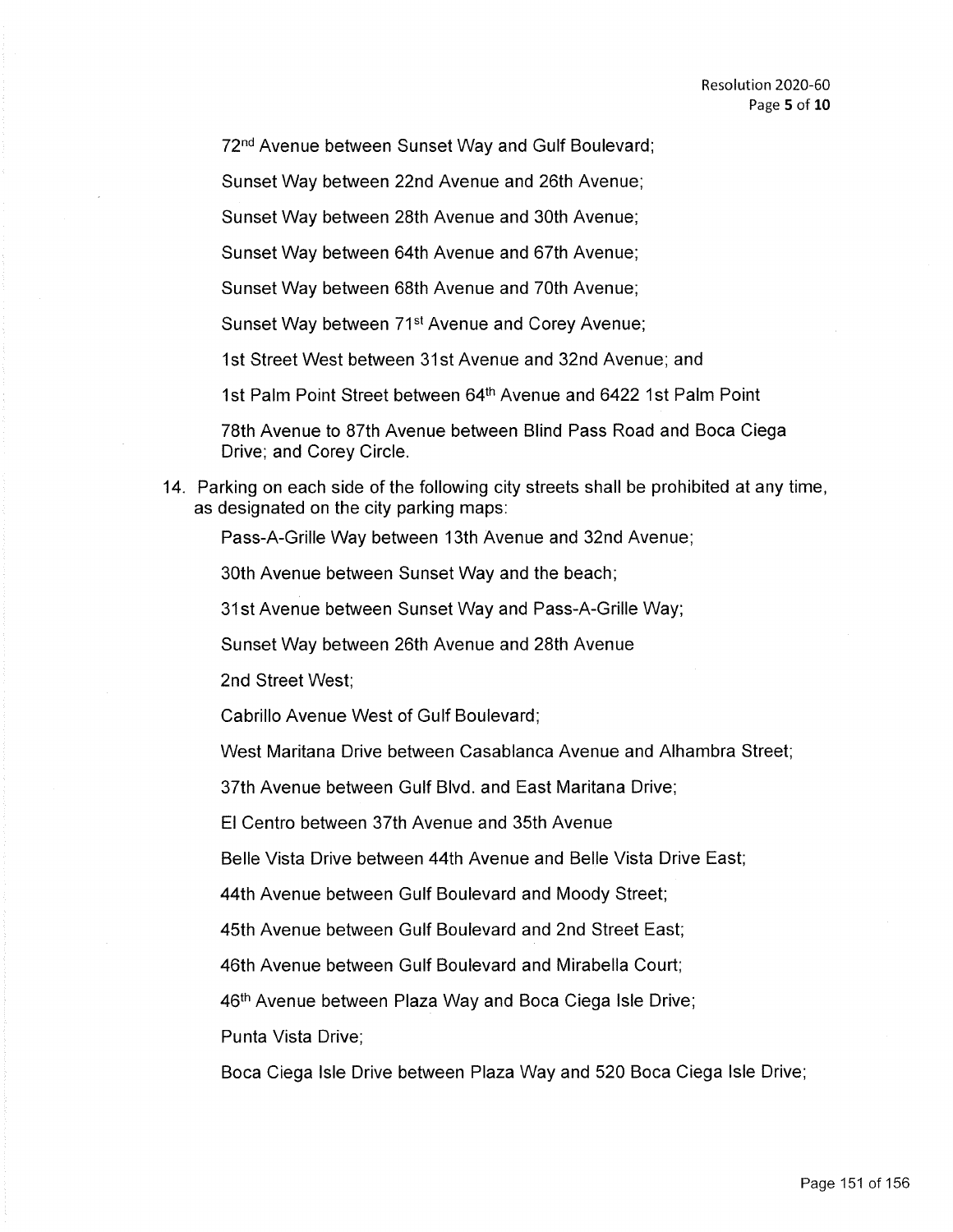52nd Avenue between Gulf Boulevard and the beach;

55th Avenue between Gulf Boulevard and Aloha Drive;

Aloha Drive;

59th Avenue between Gulf Boulevard and Bimini Way;

Gulf Winds Drive between 2nd St. East and 60<sup>th</sup> Avenue;

64th Avenue between 1st Palm Point Street and 425 64th Avenue;

64th Avenue between Gulf Blvd. and Gulf Winds Drive;

67th Avenue between Gulf Boulevard and Gulf Winds Drive;

Sunset Way between 70th Avenue and 71st Avenue;

1st Street East between Lido Drive and 45th Avenue;

2nd St. East between Lido Drive and 45th Avenue; and

2nd St. East between 60th Avenue and 59th Avenue.

15. Parking on one side of the following city streets shall be limited to the time for which payment of the parking fee has been made, between the hours of 8:00 a.m. and 8:00 p.m. every day, as designated on the city parking maps:

East Side of Pass-a-Grille Way between 1st Avenue and 7th Avenue;

Casablanca Avenue between Pinellas Bayway and Cabrillo Avenue;

49th Avenue;

51 st Avenue between Gulf Boulevard and the beach;

67th Avenue between Beach Plaza and Sunset Way;

Sunset Way between 68th Avenue and 70th Avenue;

Gulf Winds Drive between 64th Avenue and 2nd St. East;

64th Avenue between Gulf Boulevard and Sunset Way;

Sunset Way between 64th Avenue and 66th Avenue;

66th Avenue between Gulf Boulevard and Sunset Way; and

Sunset Way between 75th Avenue and 73rd Avenue.

16. Parking on each side of the following city streets shall be limited to the time for which payment of the parking fee has been made, between the hours of 8:00 a.m. and 8:00 p.m. every day, as designated on the city parking maps: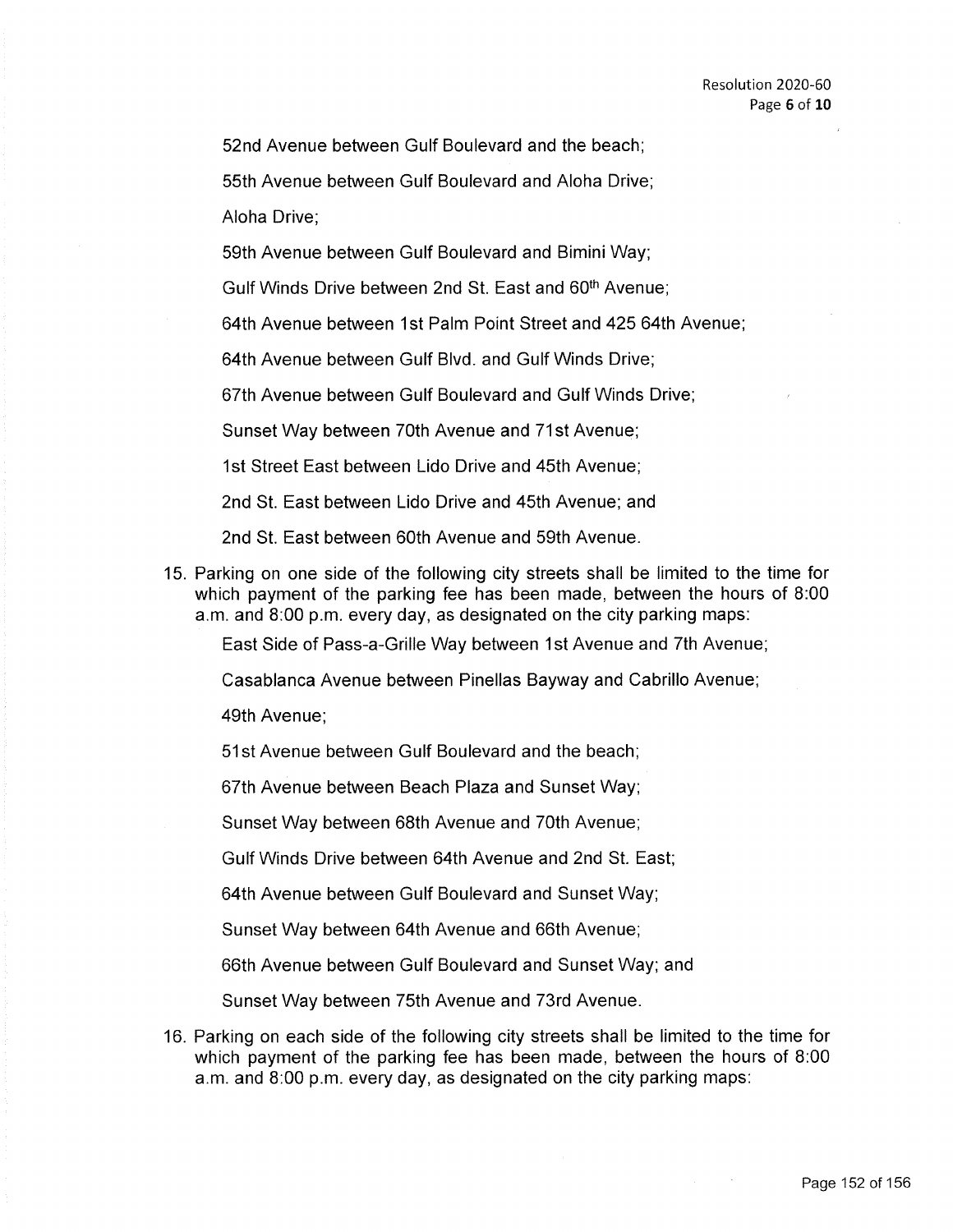Gulf Way;

Pass-a-Grille Way between 7th Avenue and 12th Avenue unless otherwise posted;

9th Avenue between Gulf Way and Pass-a-Grille Way;

West Maritana Drive between Gulf Boulevard and Casablanca Avenue

Beach Plaza between 67th Avenue and 70th Avenue;

75th Avenue from Gulf Boulevard to Sunset Way;

- 17. Parking on the north side of 10th Avenue between Gulf Way and Pass-a-Grille Way shall require a "4R" permit for parking at any time every day, or shall be limited to patrons of the museum, unless otherwise posted, as designated on the city parking maps.
- 18. Parking on the following city streets and parking lots shall be limited as hereafter designated, as shown on the city parking maps:

Lazarillo Park - Parking shall be for park users only;

Lido Park - 45th Avenue Lot - Parking shall be for park users only;

Lido Park - 46th Avenue Lot - Parking shall be for park users only, with the exception of four parking spaces designated "B" permit required from 8:00 a.m. to 8:00 p.m.;

Don Boat Ramp - "T" permit required with attached boat trailer, or any vehicle with attached boat trailer subject to payment of designated parking fee from 8:00 a.m. to 8:00 p.m. at the parking spaces designated for "Vehicles with Attached Boat Trailer Only".;

County Park - Parking is subject to payment of designated parking fee at any time;

44th Avenue parking lot -Parking spaces designated "3R-B" permit required from 8:00 am to 8:00 pm;

Ron McKenney Park - Parking shall be for park users only;

Sunset Park - "B" permit required from 8:00 a.m. to 8:00 p.m. on the waterfront side; parking on east side spaces are subject to payment of designated parking fee from 8:00 am to 8:00 pm.

Egan Park/Captiva Circle:

North side: No parking.

Egan Park Southeast gravel lot: spaces designated for vehicle with attached boat trailer only. 'T' permit required with attached boat trailer, or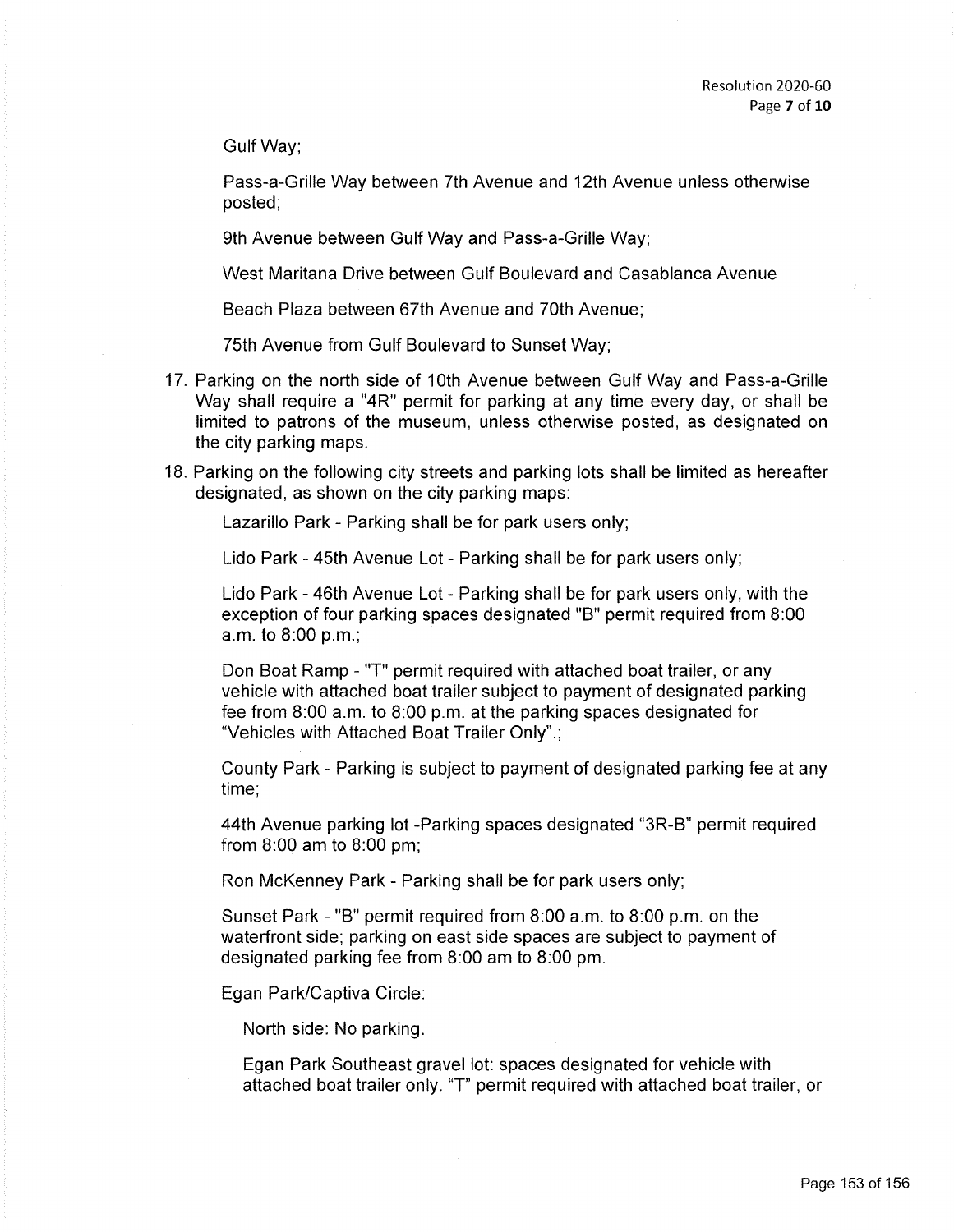any vehicle with attached boat trailer subject to payment of designated parking fee at any time.

Egan Park Southwest gravel lot: Parking available for parking users and car parking. No overnight parking between the hours of midnight and 6 am.

Egan Park- 10 Spaces at Egan Park designated for park users only

South side of Captiva Circle - Designated "No Parking Anytime."

Don Vista parking lot:

South side: Don Vista parking only; and

North side: 15 spaces, Don Vista parking only.

19. Parking in the locations designated on the following city streets shall be limited to 15 minutes, as designated on the city parking maps:

Corey Avenue parking spaces directly in front of the post office.

20. The following city streets shall require a "B" permit for parking from 9:00 a.m. to 9:00 p.m. Saturdays, Sundays and holidays on each side of the street, as designated on the city parking maps:

64th Avenue between 425 64th Avenue and the east end of 64th Avenue;

67th Avenue between Gulf Winds Drive and Bay Street;

Bay Street between Gulf Winds Drive and 64th Avenue; and

First through Fourth Palm Points Streets, and

21. The following city streets shall require a "B" permit for parking from 9:00 a.m. to 9:00 p.m. Saturdays, Sundays and holidays on one side of the street, as designated on the city parking maps:

Gulf Winds Drive between 64th Avenue and Bay St;

64<sup>th</sup> Avenue from Gulf Winds Drive to 345 64<sup>th</sup> Avenue

21. The following city streets shall require a "3R-D" permit for parking at any time every day on one side of the street, as designated on the city parking maps:

East Maritana Drive between 37th Avenue and Pinellas Bay way;

West Maritana Drive between Alhambra Street and South Maritana Drive;

South Maritana Drive between West Maritana Drive and Granada Street;

Casablanca Avenue between 37th Avenue and Pinellas Bay way;

36th Avenue between Gulf Blvd. and East Maritana Drive;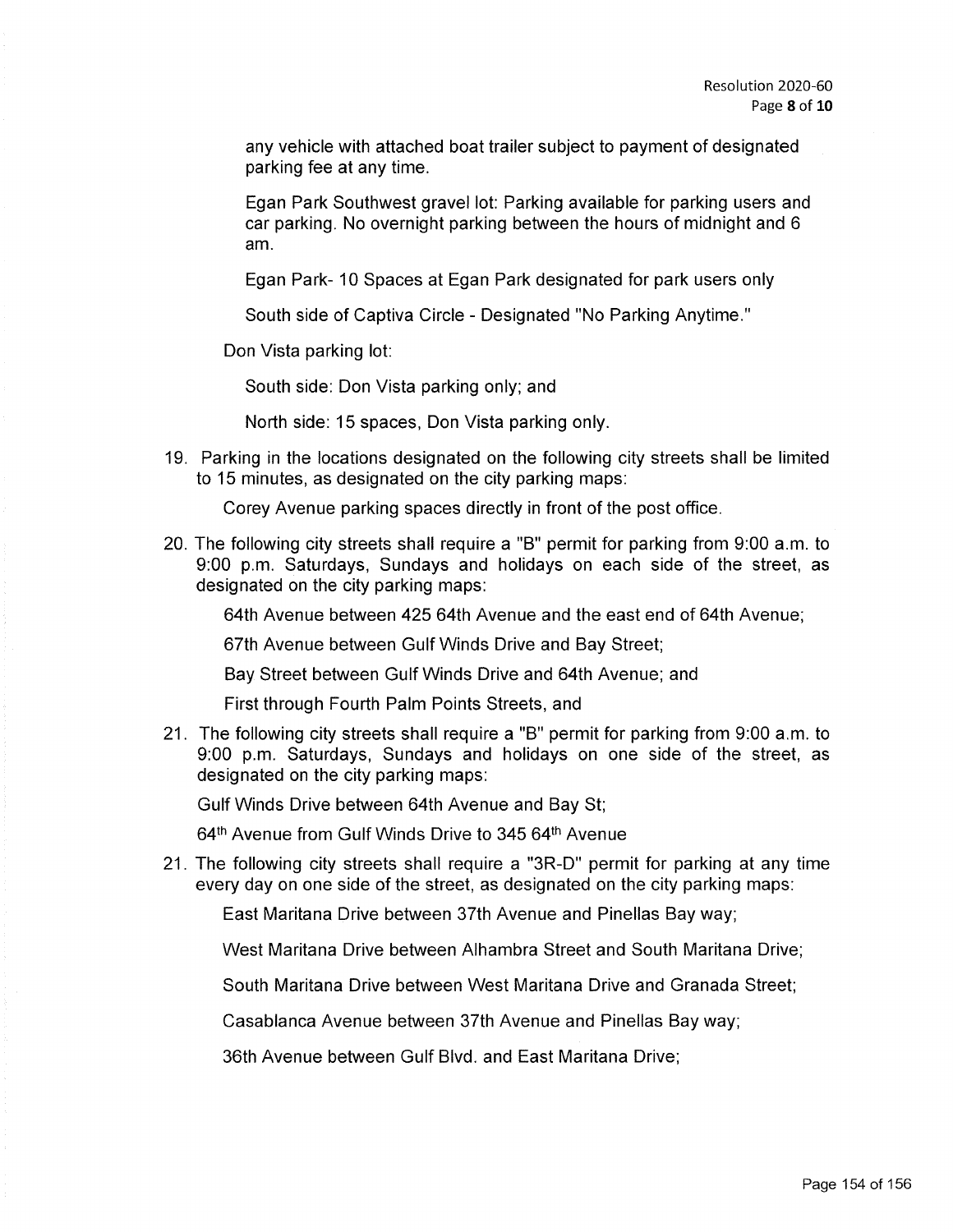37th Avenue between Gulf Blvd. and El Centro;

Alhambra Street between West Maritana and West Debazan Avenue;

West Debazan Avenue between East Debazan Avenue and South Maritana Avenue;

East Debazan between Casa Blanca Avenue and South Debazan Avenue;

South Debazan Avenue between West Debazan Avenue and East Debazan Avenue;

Alfonzo Street between West Maritana Drive and West Debazan Avenue;

Don Jose Street between South Debazan Avenue and South Maritana Drive

Granada Street between East Debazan Avenue and East Maritana Drive;

and

Barcelona Street between East Debazan Avenue and East Maritana Drive.

22. The following city streets shall require a "B", "4R", or "4B" permit for parking from 8:00 a.m. to 8:00 p.m. every day on one side of the street, as designated on the city parking maps:

15th and 16th Avenue between Gulf Way and Pass-a-Grille Way

- 23. Parking on the east side of Gulf Way between 9th and 10th Avenue shall be designated for Golf Cart Parking Only.
- 24. The streets ends east of Pass-a-Grille Way shall be designated as No Parking on the north side and 4R permit parking the south side, between 30th Avenue and 14th Avenue, except for 22nd Avenue.

SECTION 3. Effective Date. This resolution shall take effect immediately upon adoption.

**PASSED AND APPROVED BY THE CITY COMMISSION OF THE CITY OF ST. PETE BEACH, FLORIDA, THIS** \ ~ **DAY OF** I) *{A,~* , **2020.** 

CITY COMMISSION, CITY OF ST. PETE BEACH, FLORIDA

Alan Johnson Mayor

ATTEST: